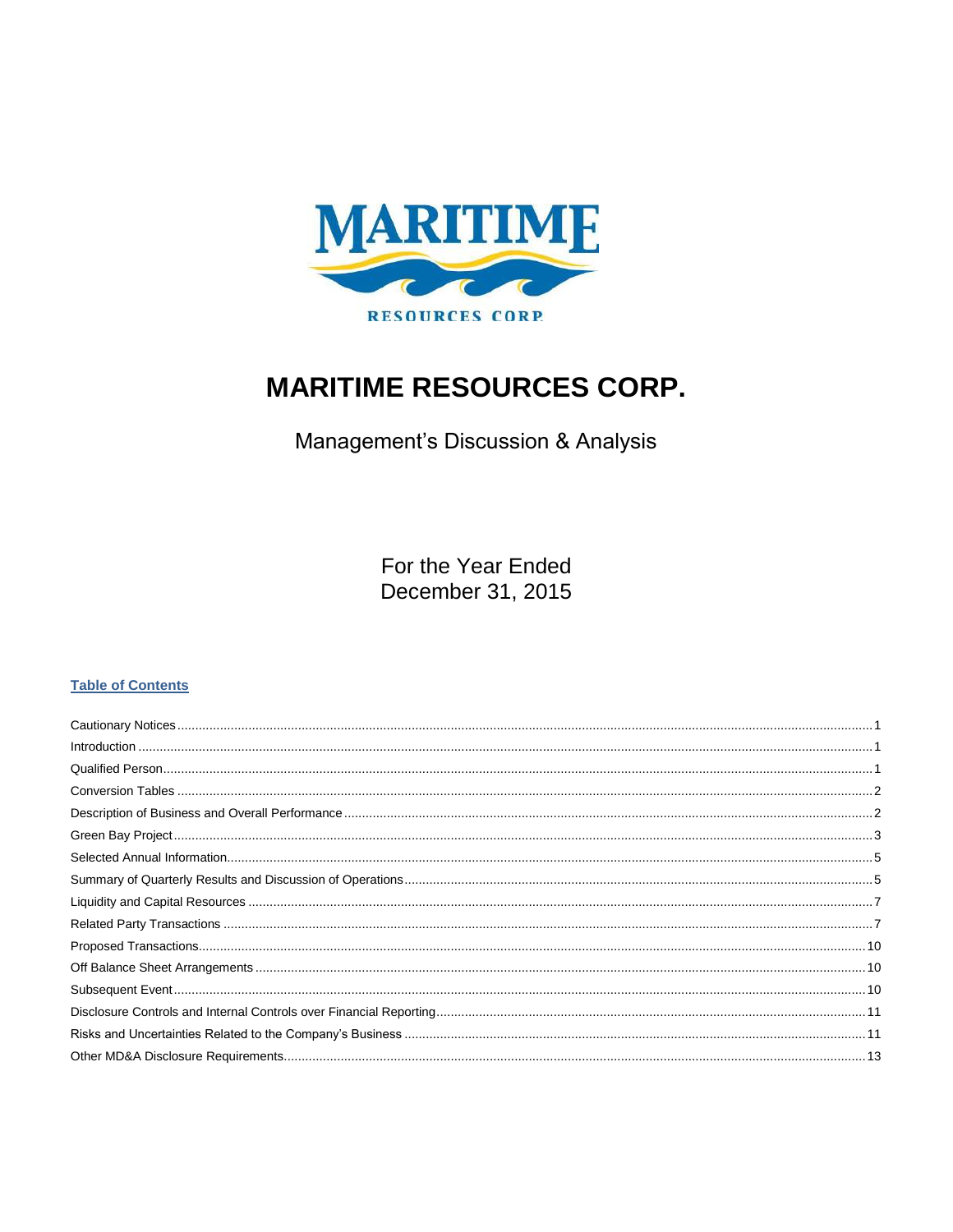#### <span id="page-1-0"></span>**Cautionary Notices**

*The Company's financial statements for the year ended December 31, 2015, and this accompanying Management's Discussion and Analysis ("MD&A") contain statements that constitute "forward-looking statements" within the meaning of National Instrument 51-102, Continuous Disclosure Obligations of the Canadian Securities Administrators. Forwardlooking statements often, but not always, are identified by the use of words such as "seek", "anticipate", "believe", "plan", "estimate", "expect", "targeting" and "intend" and statements that an event or result "may", "will", "should", "could", or "might" occur or be achieved and other similar expressions. Forward-looking statements in this MD&A include statements regarding the Company's future exploration plans and expenditures, the satisfaction of rights and performance of obligations under agreements to which the Company is a part, the ability of the Company to hire and retain employees and consultants and estimated administrative assessment and other expenses. The forward-looking statements that are contained in this MD&A involve a number of risks and uncertainties. As a consequence, actual results might differ materially from results forecast or suggested in these forward-looking statements. Some of these risks and uncertainties are identified under the heading "Risks and Uncertainties Related to the Company's Business" in this MD&A. Additional information regarding these factors and other important factors that could cause results to differ materially may be referred to as part of particular forward-looking statements. The forward-looking statements are qualified in their entirety by reference to the important factors discussed under the heading "Risks and Uncertainties Related to the Company's Business" and to those that may be discussed as part of particular forward-looking statements. Forward-looking statements involve known and unknown risks, uncertainties, assumptions and other*  factors that may cause the actual results, performance or achievements of the Company to be materially different from any future results, performance or achievements expressed or implied by the forward-looking statements. Factors that *could cause the actual results to differ include market prices, exploration success, continued availability of capital and financing, inability to obtain required regulatory approvals, title to properties, and general market conditions. These statements are based on a number of assumptions, including assumptions regarding general market conditions, the timing and receipt of regulatory approvals, the ability of the Company and other relevant parties to satisfy regulatory*  requirements, the availability of financing for proposed transactions and programs on reasonable terms and the ability of *third-party service providers to deliver services in a timely manner. Forward-looking statements contained herein are made as of the date of this MD&A and the Company disclaims any obligation to update any forward-looking statements, whether as a result of new information, future events or results or otherwise. There can be no assurance that forward*looking statements will prove to be accurate, as actual results and future events could differ materially from those *anticipated in such statements. Accordingly, readers should not place undue reliance on forward-looking statements.*

## <span id="page-1-1"></span>**Introduction**

The management's discussion and analysis ("MD&A" or "Report") of Maritime Resources Corp. (the "Company" or "Maritime") has been prepared by management in accordance with the requirements under National Instrument 51-102 as at April 13, 2016 (the "Report Date"), and provides comparative analysis of the Company's financial results for the year ended December 31, 2015. The following information should be read in conjunction with the Company's audited financial statements for the year ended December 31, 2015 together with the notes thereto (collectively, the "Financial Statements"). Unless otherwise indicated, all dollar amounts in this document are in Canadian dollars.

The Financial Statements, together with this MD&A, are intended to provide investors with a reasonable basis for assessing the financial performance of the Company as well as potential future performance, and are not necessarily indicative of the results that may be expected in future periods. The information in the MD&A may contain forwardlooking statements, and the Company cautions investors that any forward looking statements by the Company are not guarantees of future performance, as they are subject to significant risks and uncertainties that may cause projected results or events to differ materially from actual results or events. Please refer to the risks and cautionary notices of this MD&A. Additional information relating to the Company may be found on SEDAR at *[www.sedar.com](http://www.sedar.com/)*.

## <span id="page-1-2"></span>**Qualified Person**

Mr. Bernard Kahlert, P.Eng.is the qualified person under National Instrument 43-101 ("NI 43-101") responsible for the technical information presentedin this MD&A and the supervision of work done in association with the exploration and development programs in respect of the Company's exploration property.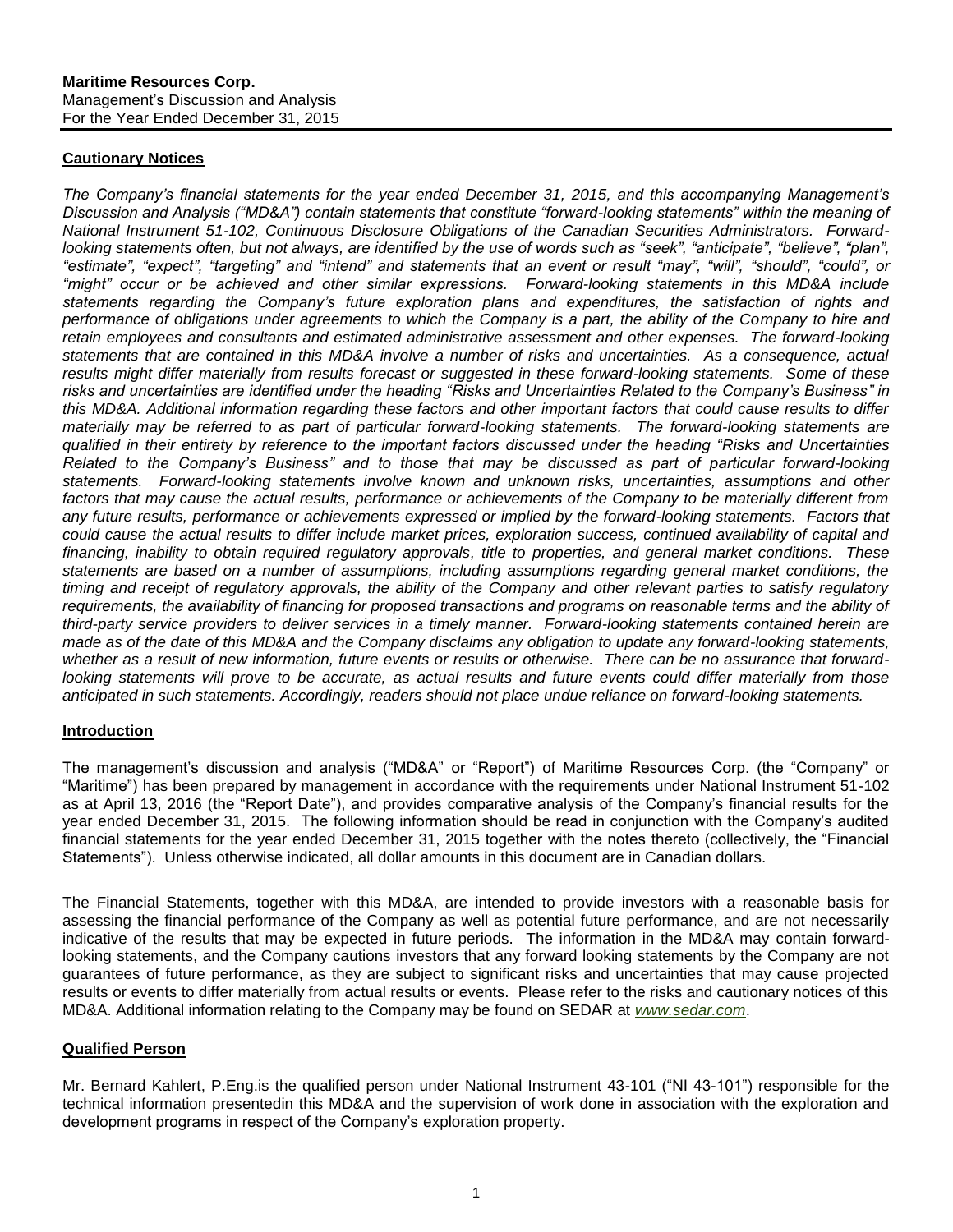## <span id="page-2-0"></span>**Conversion Tables**

For ease of reference, the following information is provided (www.onlineconversion.com):

|         | <b>Conversion Table</b>                     |     |           |        |                 |     |          |      |     |          |         |
|---------|---------------------------------------------|-----|-----------|--------|-----------------|-----|----------|------|-----|----------|---------|
|         | Imperial<br><b>Metric</b>                   |     |           |        |                 |     |          |      |     |          |         |
|         | 1 Acre                                      | $=$ | 0.404686  |        | <b>Hectares</b> |     |          |      |     |          |         |
|         | 1 Foot                                      | $=$ | 0.304800  |        | <b>Metres</b>   |     |          |      |     |          |         |
|         | 1 Mile                                      | $=$ | 1.609344  |        | Kilometres      |     |          |      |     |          |         |
|         | 1 Ton                                       | $=$ | 0.907185  |        | Tonnes          |     |          |      |     |          |         |
|         | 1 Ounce (troy)/ton                          | $=$ | 34.285700 |        | Grams/Tonne     |     |          |      |     |          |         |
|         | Precious metal units and conversion factors |     |           |        |                 |     |          |      |     |          |         |
| ppb     | - Part per billion                          |     |           |        | ppb             | $=$ | 0.0010   | ppm  | $=$ | 0.000030 | oz/t    |
| ppm     | - Part per million                          |     |           | 100    | ppb             | $=$ | 0.1000   | ppm  | $=$ | 0.002920 | oz/t    |
| OZ.     | - Ounce (troy)                              |     |           | 10,000 | ppb             | $=$ | 10.0000  | ppm  | $=$ | 0.291670 | oz/t    |
| oz/t    | - Ounce per ton (avdp.)                     |     |           | 1      | ppm             | $=$ | 1.0000   | uq/q | $=$ | 1.000000 | g/tonne |
| g       | - Gram                                      |     |           |        |                 |     |          |      |     |          |         |
| g/tonne | - gram per metric ton                       |     |           | 1      | oz/t            | $=$ | 34.2857  | ppm  |     |          |         |
| mg      | - milligram                                 |     |           | 1      | Carat           | $=$ | 41.6660  | mg/g |     |          |         |
| kg      | - kilogram                                  |     |           |        | ton (avdp.)     | $=$ | 907.1848 | kg   |     |          |         |
| ug      | - microgram                                 |     |           |        | oz (troy)       | $=$ | 31.1035  | g    |     |          |         |

## <span id="page-2-1"></span>**Description of Business and Overall Performance**

The Company is a gold and base metals exploration and development company with a focus on Canadian mining opportunities. The Company is a reporting issuer in British Columbia and Alberta, and trades on the TSX Venture Exchange under the symbol MAE.

#### Highlights for the year endedDecember 31, 2015:

*Securities:*

- On February 13, 2015, Commander Resources Ltd. ("Commander") granted Maritime, or its nominees, the option to purchase 10,000,000 of the 11,440,000 common shares of Maritime owned by Commander; should Maritime elect to acquire any of the shares, that acquisition will be subject to regulatory approval.
- On March 4, 2015, the Company granted stock options to directors, officers, employees and consultants of the Company allowing for the purchase of up to, in the aggregate, 150,000 common shares of the capital of the Company at \$0.16 per common share until March 4, 2020. On November 13, 2015 the Company granted stock options for the purchase of up to, in the aggregate, 1,785,000 shares in the capital of the Company at a price of \$0.15 per share until November 13, 2020.
- During the year, options allowing for the purchase of up to, in the aggregate, 1,705,000 common shares of the capital of the Company expired.
- On June 24, 2015, the Company announced a non-brokered private placement (the "Placement") of up to 6,666,666 non-flow-through units ("NFT Units") at \$0.15 per NFT Unit and up to 1,388,888 flow-through units ("FT Units") at \$0.18 per FT Unit, with each NFT Unit consisting of one non-flow-through common share and one half of one non-transferable share purchase warrant ("NFT Warrant"). The Placement did not complete.
- On November 5, 2015, the Company announced a private placement coupled with streaming royalties, to raise up to \$1,500,000 (the "Offering") by way of non-brokered private placement of units ("Equity Units") coupled with a streaming Royalty ("Royalty Units") that will return 100% of the original investment made pursuant to the Offering to investors, which streaming Royalty is to be paid out of future production from the Company's Green Bay project ("Project"). As a condition of the Offering, all participants acquiring Equity Units will be required to acquire an equal number of Royalty Units, at a total combined price of \$0.15.The Offering is comprised of up to 10,000,000 Equity Units at \$0.14 per Equity Unit, with each Equity Unit consisting of one common share and on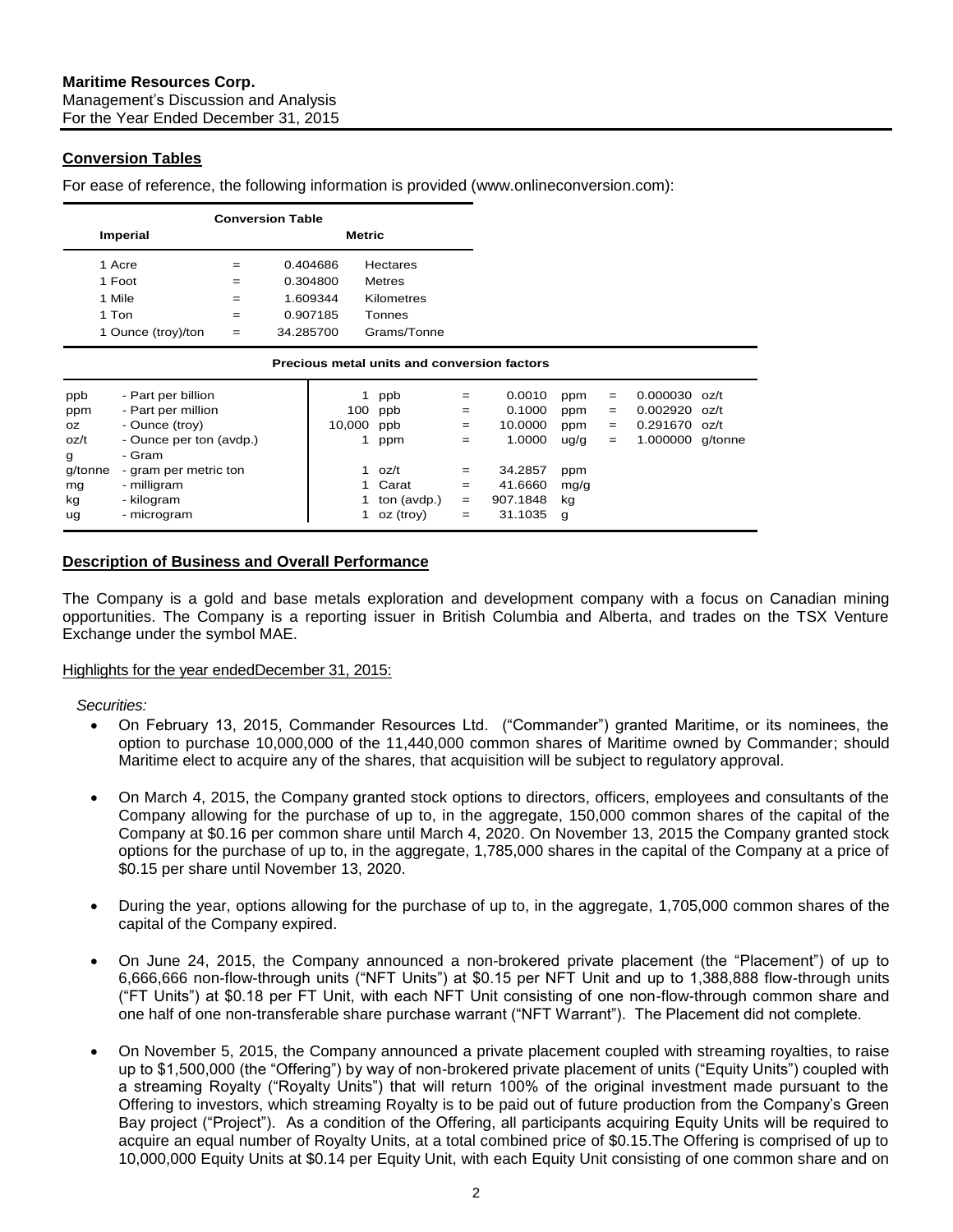half of one non-transferable share purchase warrant ("Warrant"). Each whole Warrant attached to the Equity Units will entitle the holder to purchase one additional common share at a price of \$0.20 per common share for 24 months following closing. Subsequent to December 31, 2015, the terms of the Warrants were amended such that the exercise period has been extended to 36 months; all other terms of the Warrants remain unchanged. The Royalty Units will have a price of \$0.01 per Royalty Unit, and, subject to written consent of the Company, may be assigned or transferred in their entirety only. Total royalties payable from the Royalty Units ("Royalty Payment") will be capped at an amount equal to 100% of the total Offering, with Royalty Payments being made annually beginning on the first anniversary of the date of commencement of commercial production for the Project. Royalty Payments will be funded solely from 10% of annual net cash flow from the Project, with net cash flow representing net production revenues realized from the Project after deduction all Project operating and debt servicing costs. At the option of the Company, Royalty Payments will be paid either in cash or in gold. Finders' fees in cash or Equity Units together with Finder/Broker Warrants, which will have the same terms as the Warrants attached to the Equity Units, may be payable on a portion of the placement to finders or brokers who assist in the placement, in accordance with applicable securities laws. (See Subsequent Events in this Report.)

#### *Other:*

- On May 7, 2015 the Company received \$19,938 pursuant to an application made with the Newfoundland and Labrador government in respect of the Newfoundland and Labrador Mineral Incentive Junior Exploration Assistance Program ("JEAP") grant for exploration conducted during 2014.
- On July 13, 2015, the Company received \$17,000 from the Government of Newfoundland and Labrador in respect of return of deposits on certain leases.
- On December 8, 2015, the Company received \$8,000 for exploration equipment previously capitalized to Exploration & Evaluation.
- During the year, the Company completed loan arrangements by way of promissory notes for the following:
	- $\circ$  total proceeds of \$12,500. The promissory note matures on June 18, 2016 and bear interest of 10% per annum.
	- $\circ$  total proceeds of \$12,500. The promissory note matures on June 18, 2016 and bear interest of 10% per annum
	- $\circ$  total proceeds of \$30,000. The promissory note matures on October 8, 2016 and bear interest of 10% per annum
	- ototal proceeds of \$25,000.The promissory note matures on October 15, 2016 and bear interest of 10% per annum
- Effective April 1, 2015, the Company agreed to provide for directors' fees, as to \$1,500 per month for each of the 5 non-executive directors. At December 31, 2015, payment of these fees totalling \$67,500 remained outstanding.

## <span id="page-3-0"></span>**Green Bay Project**

Maritime's Green Bay property in central Newfoundland and Labrador hosts the Company's gold and base metal deposits. The recently closed (2004) Hammerdown Mine includes the adjacent Rumbullion and Muddy Shag Gold deposits. The Orion Gold deposit is situated 1.5 kilometres to the Southwest and the Lochinvar base-precious metal deposit is located 1 kilometre East of Hammerdown. Maritime has been reviewing the setting of the gold deposits in the Hammerdown area to prepare conducting an exploration program to expand the gold resource adjacent to the known gold zones.

Pursuant to the Letter of Intent ("LOI") entered into with Rambler Metals and Mining PLC ("Rambler") on November 17, 2014, the Company is working with Rambler in reviewing tender bids to conduct prefeasibility engineering and evaluation ('PFS') on the Hammerdown project. There remains good exploration potential on the property which Maritime will continue to advance while Rambler focuses its efforts on the viability of restoring Hammerdown mine itself.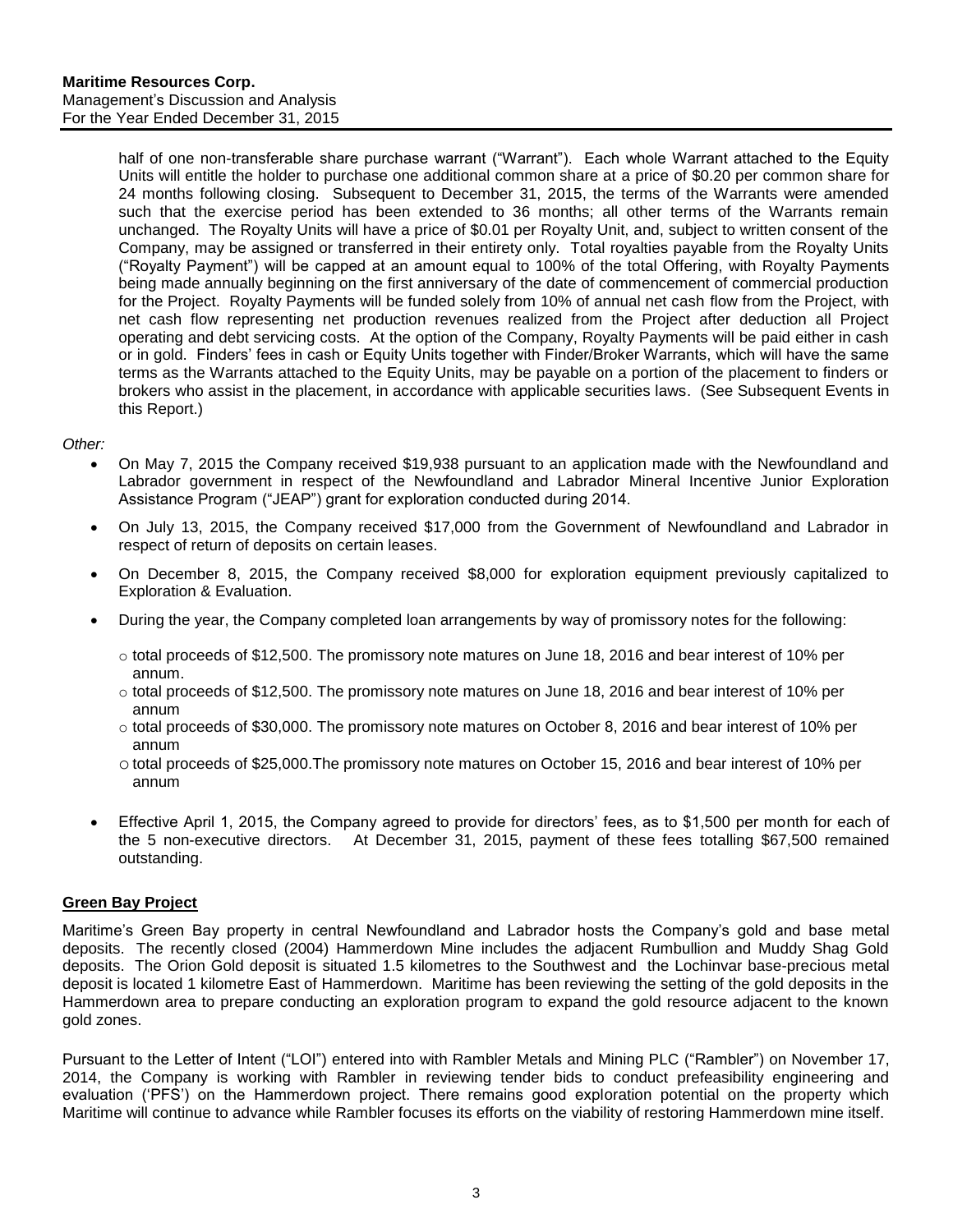#### During fiscal 2015:

Extensive review of geological, geophysical and geochemical work over the large Green Bay property was undertaken as anoffice study. It was determined that an area of high exploration potential covering about 1.5 square kilometres has not been surveyed in detail. This area, called the Rumbullion Extension, extends eastward from the Rumbullion mineralization blocks to the eastern boundary of the Green Bay Property. A number of gold veins have been encountered during sporadic drilling here but no detailed work was completed by Richmont Mines during mining operations at Hammerdown. Several high grade gold veins were encountered while drill testing the Lochinvar base metal deposit and are open to drill testing at depth.

A program of 25 km of line-cutting, electro-magnetic surveying and 2000 metre follow-up drilling was prepared. Work permits were filed and granted. A proposal for government financial assistance under the new Mines Department Guidelines was presented and granted. However, due to shortage of funds, the field word was not undertaken. This program is proposed for 2016.

Preparations were also made to present the Green Bay Gold project to investors and contractors to advance Hammerdown back to production. Several power point slide presentation were prepared to meet different investor objectives. A number of presentations were made to potential investment groups such as major mining houses, mine investment brokerages and operating contractors. Both equity and project financings were being considered.

#### During fiscal 2014:

Maritime staff started preparing the resource model of the Lochinvar deposit. In addition, planning of future work needed on Hammerdown and Orion that will be needed to convert Inferred Resources to Measured and Indicated Resources.

A program of fieldwork was planned. Assessment work was required on four mineral claims and a mining lease had to be surveyed on the Orion Gold Deposit. Personnel traveled to the property on June 28 to complete line cutting and soil sampling. At the Vancouver office, presentations were made and discussions were held with financial parties to provide funding advancement for the Hammerdown Gold Deposit.

Assessment work was completed on 5 Green Bay claims. The field program consisted of soil sampling in areas of limited or no coverage. A total of 303 samples were collected and assayed for gold and geochemically analyzed for 31 base / trace elements. Encouraging gold values were received, including a high of 260 ppb Au in one soil sample. Also, 2 strong zinc anomalies with values over 600 ppm Zn over 200-300 m along stratigraphic strike were returned. Some infill soil sampling and follow-up trenching for these anomalies is planned for next year. An assessment report has been submitted to cover these claims for at least 1 year.

On November 17, 2014, the Company announced entering into the LOI with Rambler, to evaluate the economic potential of re-opening the past producing Hammerdown gold mine. Under the terms of the LOI, the companies will negotiate and enter into a mutually agreeable Engineering and Evaluation Service Agreement to evaluate and determine the mineable ounces available on the property. Following a positive economic analysis, should both companies agree to proceed with the development of the project, they will negotiate and enter into mutually agreeable management services and toll milling agreements that could see Rambler manage the process of re-opening the old Hammerdown mine. If viable, this arrangement could allow Hammerdown material to be toll treated in the gold hydromet CIP circuit at the Nugget Pond milling facility at a rate of up to 500 metric tonnes per day ('mtpd'). It is anticipated that the engineering, procurement, permitting and construction of the new grinding circuit at Nugget Pond could be completed in a timely manner, with the Hammerdown material being scheduled and ready for trucking based on the same timeline. A toll milling fee would be negotiated to cover the capital expenditures and margin required to process the material at the Nugget Pond milling facility including permanent storage of Hammerdown tailings at the Nugget Pond site. Throughout the process the Green Bay Property will remain 100% owned by Maritime along with all rights to continue exploring the land package.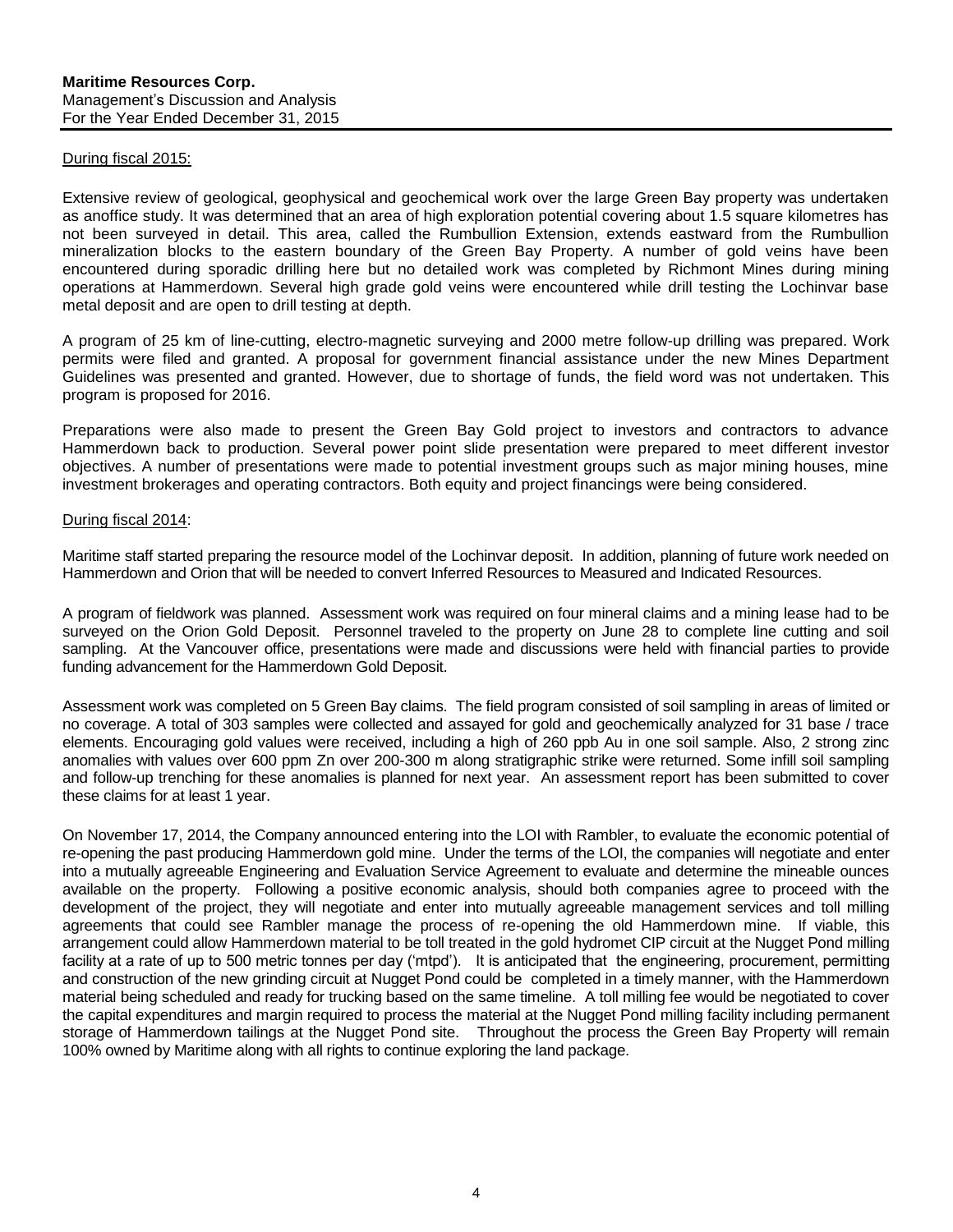<span id="page-5-0"></span>Expenditures incurred on the Green Bay property during the years ended 2015 and 2014 are as follows:

|                                      |    | December 31, 2015 |    | December 31, 2014 |
|--------------------------------------|----|-------------------|----|-------------------|
| Balance at the beginning of the year | S  | 4,798,178         | \$ | 4,600,234         |
| Exploration costs:                   |    |                   |    |                   |
| Drilling                             |    | 3,900             |    | 3,075             |
| Geology and report writing           |    | 113,741           |    | 160,934           |
| Geochemistry                         |    |                   |    | 7,063             |
| Property                             |    | 51,542            |    | 26,872            |
| Other                                |    | 2,110             |    |                   |
|                                      |    | 171,293           |    | 197,944           |
| Less:                                |    |                   |    |                   |
| Recoveries & Grants                  |    | (44,938)          |    |                   |
| Net additions                        |    | 126,355           |    | 197,944           |
| Balance at the end of the year       | \$ | 4,924,533         | S  | 4,798,178         |

## **Selected Annual Information**

<span id="page-5-1"></span>

| <b>Year Ended</b><br>December 31, 2015 | Year Ended | <b>Year Ended</b><br>December 31, 2014 December 31, 2013 |
|----------------------------------------|------------|----------------------------------------------------------|
| Nil                                    | Nil        | Nil                                                      |
| 67,130                                 | 11,665     | 96,674                                                   |
| (677, 075)                             | (568, 909) | (689, 826)                                               |
|                                        | 14,350     | 64,950                                                   |
|                                        |            | 27,934                                                   |
| (677, 075)                             | (554, 559) | (596, 942)                                               |
| (0.019)                                | (0.016)    | (0.019)                                                  |
| \$<br>4,933,690                        | 4,973,524  | 4,778,875                                                |
|                                        |            | Nil                                                      |
| \$                                     | Nil        | Nil                                                      |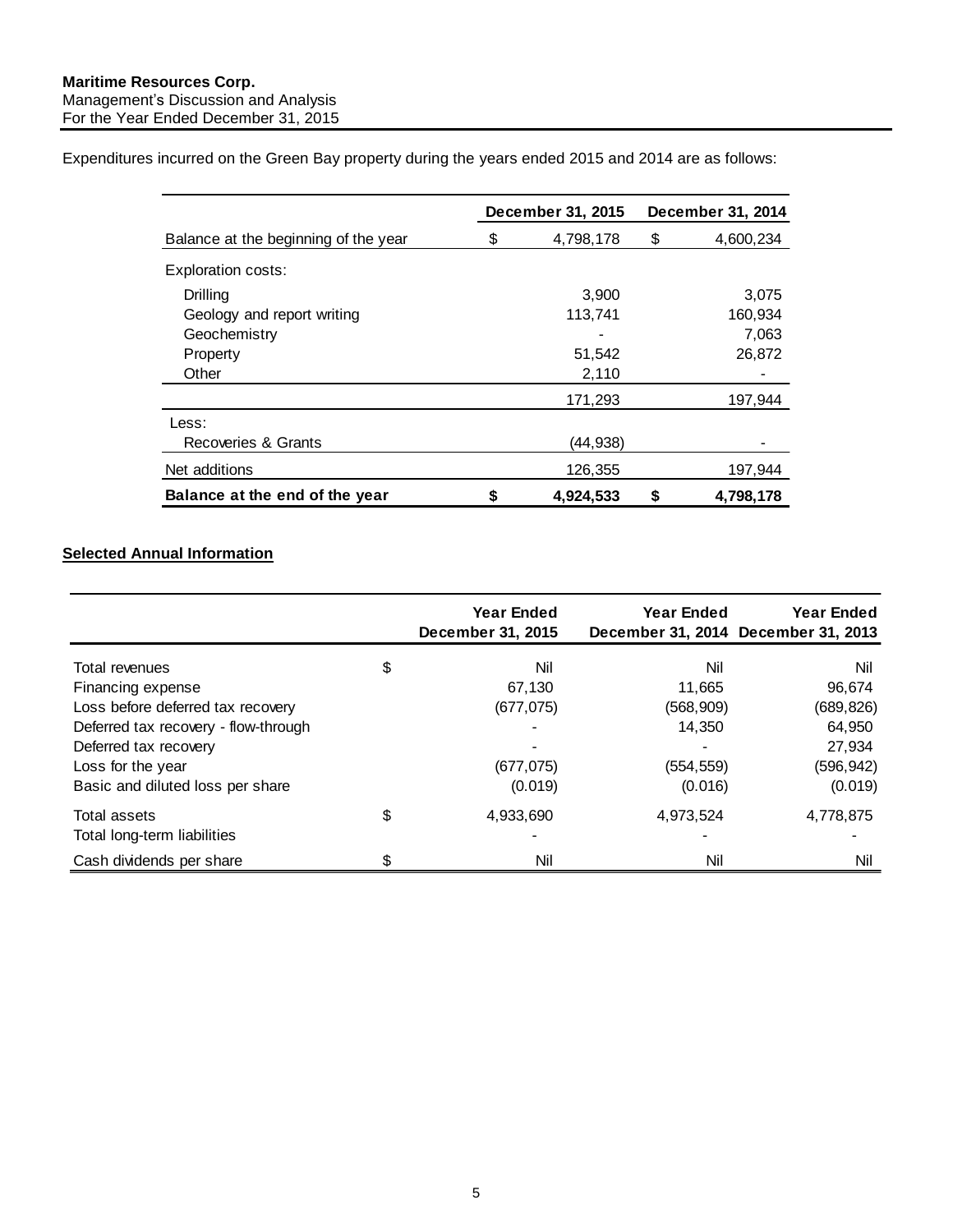#### **Summary of Quarterly Results and Discussion of Operations**

The selected information set out below has been gathered from the previous eight quarterly financial statements for each respective financial period and is based on IFRS and Canadian GAAP.

|                                            |     | <b>Dec 31</b><br>2015 |      | Sept 30<br>2015 |     | <b>Jun. 30</b><br>2015 |      | <b>Mar 31</b><br>2015 | Dec. 31<br>2014 | Sep. 30<br>2014 |    | <b>Jun. 30</b><br>2014 | <b>Mar. 31</b><br>2014 |
|--------------------------------------------|-----|-----------------------|------|-----------------|-----|------------------------|------|-----------------------|-----------------|-----------------|----|------------------------|------------------------|
| <b>Exploration and evaluation assets</b>   | \$  | 4,924,533             | - \$ | 4.893.179 \$    |     | 4,878,826              | S.   | 4.860.054             | \$<br>4,798,178 | \$<br>4.777.605 | S. | 4.704.464 \$           | 4.643.390              |
| <b>Financing expense</b>                   | \$  | 19.133 \$             |      | 16.174 \$       |     | 15.999                 | -S   | $15.824$ \$           | 6.996 \$        |                 | \$ | 1.710S                 | 2,959                  |
| G&A (incl. share based compensation)       |     | 306.808 \$            |      | 146.410 \$      |     | 88.687 \$              |      | 135.170 \$            | 97.012 \$       | 63.951 \$       |    | 256.382 \$             | 151,564                |
| Share-based payments                       |     | 158.761 \$            |      | ۰.              | \$. | 130                    | - \$ | $27.032$ \$           | 19,298 \$       | $1.417$ \$      |    | 152.845 \$             | 60 l                   |
| Adjusted G&A (net of share based payments) | \$. | 148,047               | - \$ | 146.410 \$      |     | 88.557                 | \$.  | 107.138 \$            | 77.714 \$       | 62.534 \$       |    | 103.537 \$             | 151,504                |
| Deferred Tax Recovery (expense)            |     |                       |      | ۰.              | \$  |                        |      |                       | 14,350 \$       | ۰.              |    | ۰.                     |                        |
| Loss and comprehensive loss                |     | $(306, 808)$ \$       |      | $(146, 410)$ \$ |     | (88, 687)              | \$   | $(135, 170)$ \$       | $(82,660)$ \$   | $(63,951)$ \$   |    | $(256, 382)$ \$        | (151, 564)             |
| Loss per share<br>-basic and diluted       | \$  | $(0.019)$ \$          |      | $(0.004)$ \$    |     | (0.002)                | - \$ | $(0.004)$ \$          | $(0.016)$ \$    | $(0.002)$ \$    |    | $(0.007)$ \$           | (0.005)                |
|                                            |     |                       |      |                 |     |                        |      |                       |                 |                 |    |                        |                        |

#### **Non-IFRS Financial Measures**

Due to the adoption of the accounting standard for share-based payments, the Company's general and administrative quarterly expenses have fluctuated significantly. The granting and vesting of stock options is at the discretion of the Board of Directors and the resulting expenses do not reflect the normal operations of the Company. The Company has included "G&A net of share-based payments to be more reflective of normal operations. This financial measure does not have any standardized meaning prescribed by IFRS and may not be comparable to similar measures presented by other corporations or entities.

#### **Discussion of Operations**

#### *- Quarter ended December 31, 2015 results*

The Company incurred total general and administrative expenses of \$306,808 excluding financing expenses during the quarter (2014: \$97,012). Included in general and administrative expenses is a non-cash expense of \$158,761 for sharebased payments (2014: \$19,298). Share-based payments is a non-cash item resulting from the application of the Black-Scholes Option Pricing Model using assumptions in respect of expected dividend yield average risk-free interest rates, expected life of the options and expected volatility. After deducting this non-cash item, expenses were \$148,047 for the quarter (2014:\$77,714), representing an increase of \$70,333, due to the re-negotiated consulting fees for the CEO and an accrual of the directors fees for the quarter ended December 31, 2015.

#### *- Year ended December 31, 2015 as compared with the Year ended December 31, 2014*

The Company had no revenue for the years ended December 31, 2015 and 2014. General and administrative expenses increased to \$680,940 (2014: \$568,909) of which \$185,923 (2014: \$173,620) pertained to non-cash share-based payments.

The following are the major variances for the fiscal 2015 and 2014:

- 1. Administration decreased 15% to \$78,236 (2014: \$91,662), due to management's objective to reducing office and travel expenses
- 2. Consulting expenses remained in line at \$138,600, as compared with \$137,167 in 2014.
- 3. In respect of Non-executive Directors' fees, effective April 1, 2015, the Company agreed to provide for directors' fees, as to \$1,500 per month for each of the 5 non-executive directors. At December 31, 2015, all of these directors' fees, totalling \$67,500, remain unpaid.
- 4. Financing expense and interest on loans payableof \$67,130 for the year (2014: \$11,665) relates to loans and the amortization of the value of bonus shares issued to lenders.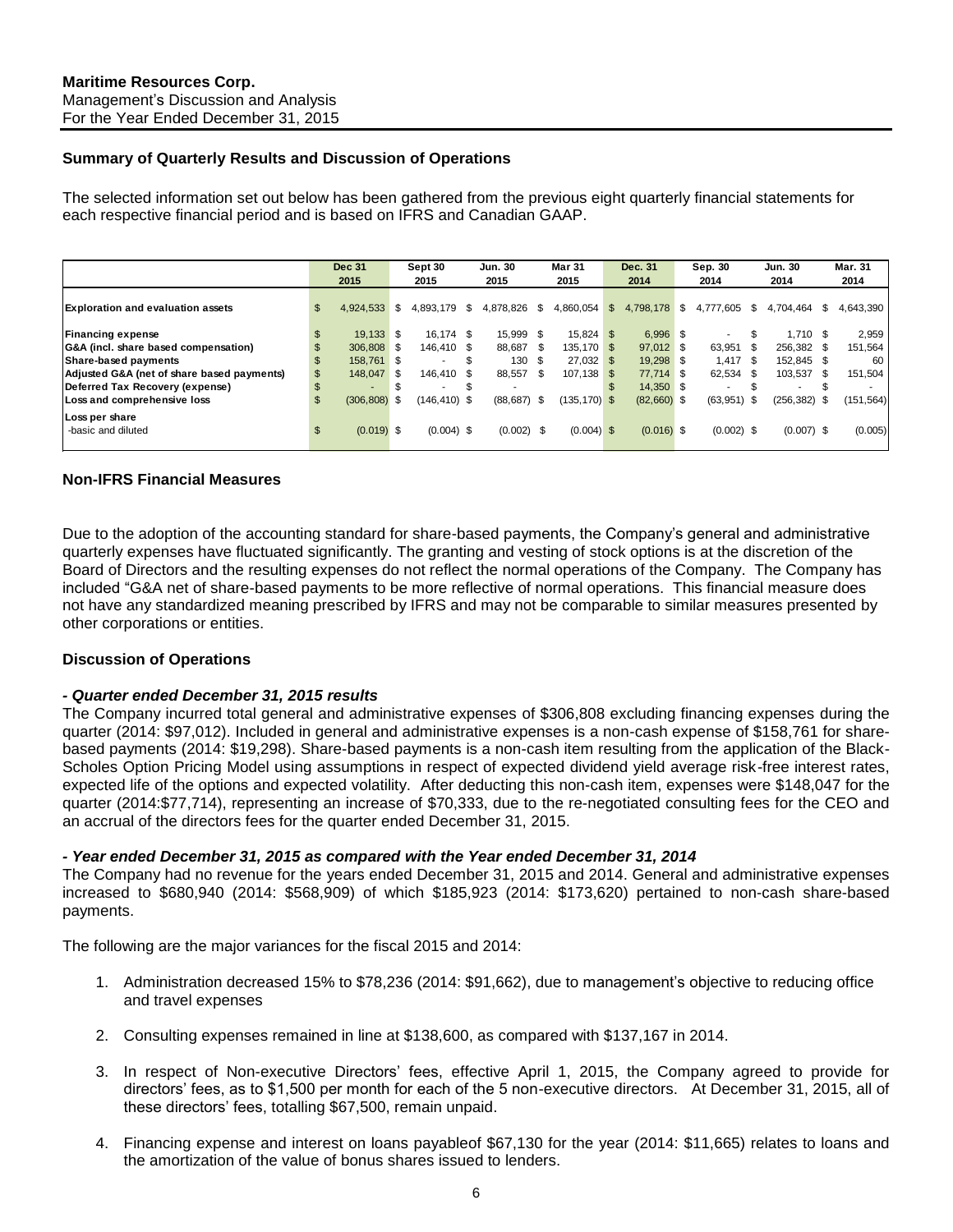- 5. Investor relations decreased to \$79,059 (2014: \$86,308) as a result of continued poor market conditions.
- 6. Professional fees decreased by approximately 6% to \$64,492 (2014: \$68,487) due to decreased legal expenses.
- 7. Share-based payments of \$185,923 for the year (2014:\$173,620) were recognized in respect ofthe of stock options, in relation to the following:

|                       | For the Year Ended |                   |                   |         |  |  |
|-----------------------|--------------------|-------------------|-------------------|---------|--|--|
|                       |                    | December 31, 2015 | December 31, 2014 |         |  |  |
| Accounting            | \$                 | 11,678            | \$                | 5,905   |  |  |
| Consulting            | \$                 | 157,729           | \$                | 86,995  |  |  |
| Investor relations    | \$                 | 16,516            | \$                | 2,772   |  |  |
| Salaries and benefits | S                  |                   | \$                | 77.948  |  |  |
|                       |                    | 185,923           | S                 | 173.620 |  |  |

#### <span id="page-7-0"></span>**Liquidity and Capital Resources**

The financial statements are prepared on a 'going concern' basis, which contemplates that the Company will continue in operation for the foreseeable future and will be able to realize its assets and discharge its liabilities in the normal course of business. The Company's ability to continue as a going concern is dependent on its ability to raise additional funds or the attainment of profitable operations. The Company will need to raise or borrow money for exploration and administration expenditures, and to settle current liabilities, and to ensure it maintains sufficient funds to keep its claims in good standing. Current sources of funding are undetermined, and management continues to review potential financings options. Although the Company has been successful at raising funds in the past through the issuance of share capital, it is uncertain whether it will be able to continue to do so in the future.

At December 31, 2015 and 2014, the Company had:

- a deficit of \$2,341,295 (2014: \$1,961,907)
- working capital deficit of \$714,209 (2014: \$96,702).
- cash of \$2,119 (2014: \$155,709)
- accounts payable and accrued liabilities, including interest payable on loan of \$368,366 (2014: \$34,118)
- principal on loans of \$355,000 (2014: \$275,000; \$237,930 net of amortization of the value of bonus shares issued to lenders).

#### <span id="page-7-1"></span>**Related Party Transactions**

- (a) Services
	- i. From January 1 to June 30, 2014, the Company had arrangements with a company related by virtue of common directorship and which, at December 31, 2014, held approximately 26% of the Company's issued and outstanding shares, in respect of rent, accounting, investor relations, office administration, and insurance. The Company incurred the following charges during the years ended December 31, 2015 and 2014:

|                       | 2015    | 2014   |
|-----------------------|---------|--------|
| Rent                  | \$<br>- | 20,912 |
| Insurance             | -       | 3,712  |
| IR & conference       | -       | 20,084 |
| Office administration | -       | 2,413  |
|                       |         | 47.121 |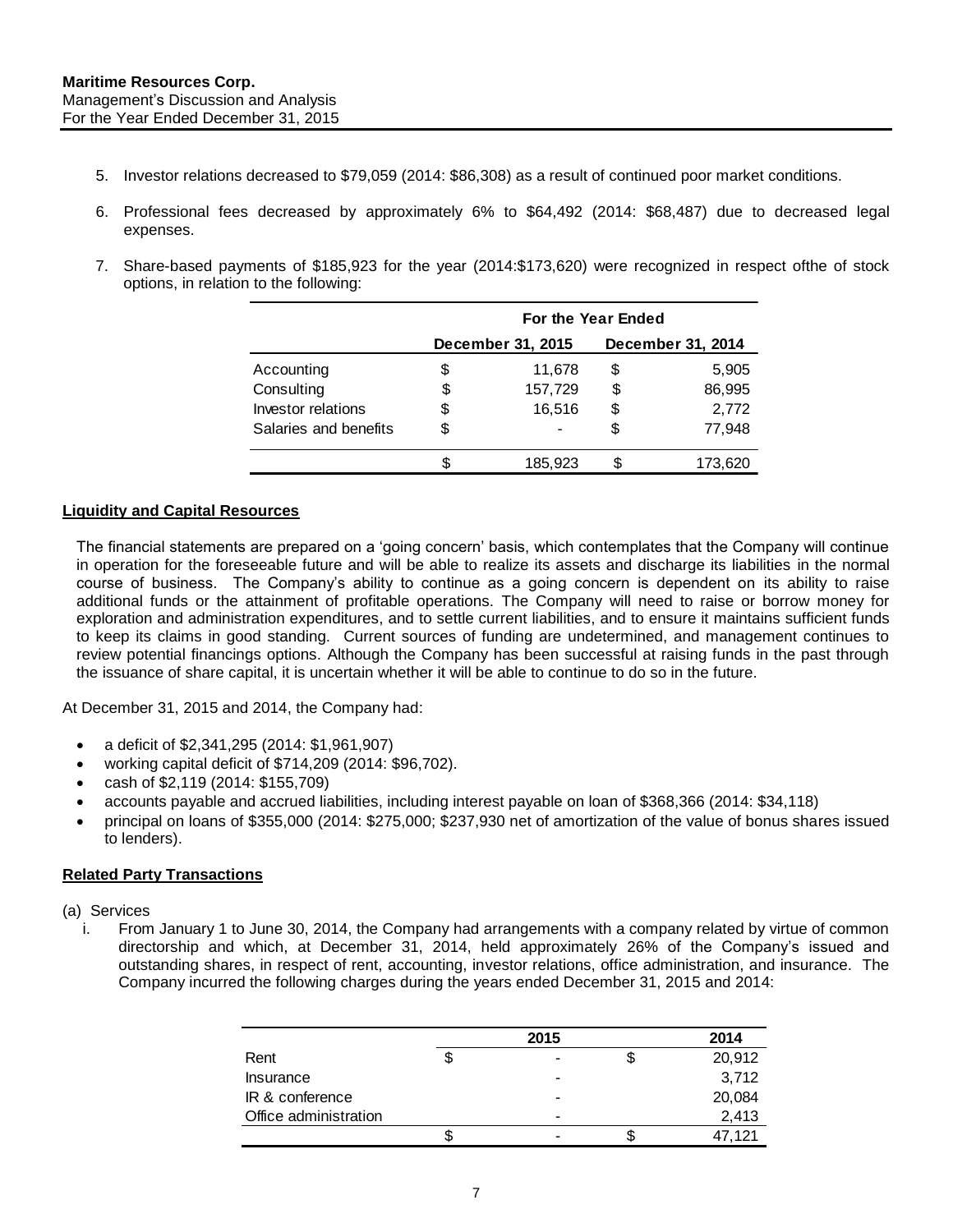At December 31, 2015, accounts payable and accrued liabilities included \$Nil (2014: \$3,865) due to that party as the balance was forgiven and written off.

ii. Effective July 1, 2014 the Company entered into arrangement with an administration and exploration services contractor ("AESC") in which a director is a shareholder, pursuant to which it receives office, administrative and exploration services. For the year ended December 31, 2015 the Company was charged for exploration costs and to reimburse office and administrative costs as follows:

|                       | 2015         | 2014   |
|-----------------------|--------------|--------|
| Rent                  | \$<br>37,573 | 11.014 |
| Consulting            | 7.500        | 15,000 |
| Geological consulting | 30,525       |        |
| Office administration | 12,790       | 7,515  |
|                       | 88,388       | 33,529 |

At December 31, 2015, the Company had advanced \$Nil to AESC for future services (2014: \$8,500).At December 31, 2015 the company owed \$28,190 (2014: \$6,965) to AESC.

#### **Loans**

During the years ended December 31, 2012, 2013, 2014 and 2015, the Company arranged for various loans as follows:

| 2012 Notes<br>and 2013<br><b>Notes</b> | On November 7, 2012, the Company completed loan arrangements by way of<br>promissory notes for total proceeds of \$400,000. The 2012 Notes matured on<br>October 31, 2013 and bore interest of 10% per annum. In connection with the<br>2012 Notes, the Company, as a bonus to the lenders, issued in the aggregate<br>400,000 common shares at a total fair value of \$68,000, which transaction<br>cost was amortized and expensed prior to December 31, 2013. During the<br>year ended December 31, 2013, the Company repaid, in the aggregate,<br>principal of \$280,000 and interest of \$42,317 to some of the lenders, and re-<br>entered into loan arrangements ("2013 Notes") for total principal of \$120,000,<br>bearing interest of 10% per annum and due on demand. During 2014, the<br>Company satisfied all obligations in respect of the 2013 Notes, through the<br>repayment of the remaining principal of \$120,000, and payment of interest of<br>\$6,707. |
|----------------------------------------|-------------------------------------------------------------------------------------------------------------------------------------------------------------------------------------------------------------------------------------------------------------------------------------------------------------------------------------------------------------------------------------------------------------------------------------------------------------------------------------------------------------------------------------------------------------------------------------------------------------------------------------------------------------------------------------------------------------------------------------------------------------------------------------------------------------------------------------------------------------------------------------------------------------------------------------------------------------------------------|
| 2014 Notes                             | On December 15, 2014, the Company completed loan arrangements by way<br>of promissory notes for total proceeds of \$275,000. The 2014 Notes,<br>subsequently amended, mature on November 14, 2016 and bear interest of<br>10% per annum. In connection with the 2014 Notes, the Company, as a<br>bonus to the lenders, issued in the aggregate 366,665 common shares at a<br>total fair value of \$41,333, which transaction cost is amortized and expensed<br>over the term of the loan. At December 31, 2015, the fair value of \$41,333<br>had been fully expensed, resulting in a fair value of the loans, excluding<br>interest, of \$275,000.                                                                                                                                                                                                                                                                                                                           |
| 2015 Notes #1                          | On June 18, 2015, the Company completed loan arrangements by way of<br>promissory notes for total proceeds of \$12,500 (2015 Notes #1). The 2015<br>Notes#1 mature on June 18, 2016 and bear interest of 10% per annum.                                                                                                                                                                                                                                                                                                                                                                                                                                                                                                                                                                                                                                                                                                                                                       |
| 2015 Notes #2                          | On June 18, 2015, the Company completed loan arrangements by way of<br>promissory notes for total proceeds of \$12,500 ("2015 Notes #2"). The 2015<br>Notes #2 mature on June 18, 2016 and bear interest of 10% per annum.                                                                                                                                                                                                                                                                                                                                                                                                                                                                                                                                                                                                                                                                                                                                                    |
| 2015 Notes #3                          | On October 8, 2015, the Company completed a loan arrangement by way of a<br>promissory note for total proceeds of \$30,000 ("2015 Notes #3"). The 2015<br>Notes #3 mature on October 8, 2016 and bear interest of 10% per annum.                                                                                                                                                                                                                                                                                                                                                                                                                                                                                                                                                                                                                                                                                                                                              |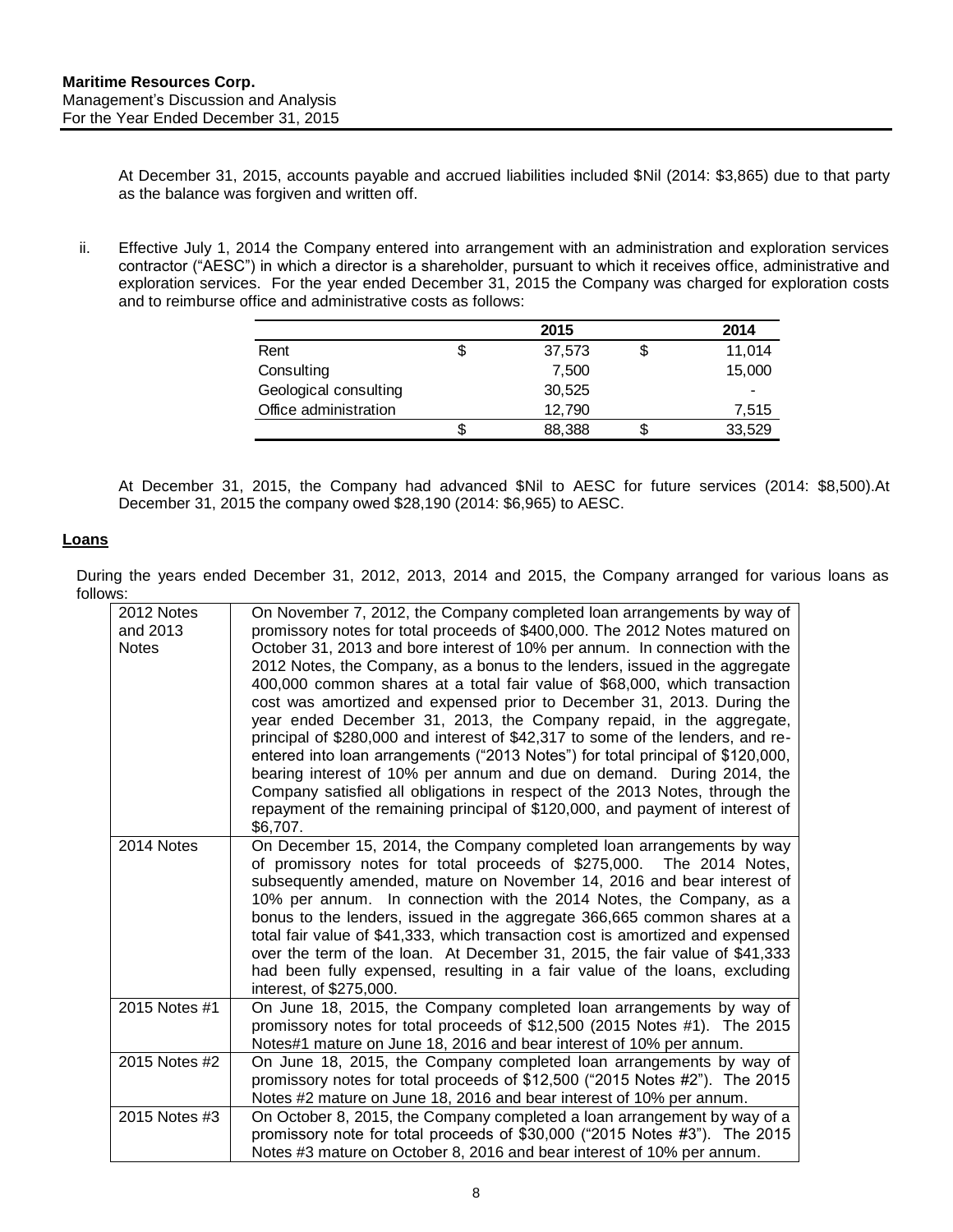#### **Maritime Resources Corp.** Management's Discussion and Analysis For the Year Ended December 31, 2015

| 2015 Notes #4 | On October 15, 2015, the Company completed a loan arrangement by way of      |
|---------------|------------------------------------------------------------------------------|
|               | a promissory note for total proceeds of \$25,000 ("2015 Notes #4"). The 2015 |
|               | Notes #4 mature on October 15, 2016 and bear interest of 10% per annum.      |

At December 31, 2015, the Company had principal of \$355,000 (2014: \$275,000) and interest of \$32,793 (2014: \$2,733) owing to the lenders bearing interest of 10% per annum.

|               | Principal<br>(\$) |     | Value of<br>bonus<br>shares<br>(\$) | Amortized<br>bonus<br>shares<br>(\$) | Principle (net<br>values of of unamortized<br>value of bonus<br>shares)<br>(\$) | <b>Interest</b><br>payable<br>(\$) | <b>Total</b><br>(\$) |
|---------------|-------------------|-----|-------------------------------------|--------------------------------------|---------------------------------------------------------------------------------|------------------------------------|----------------------|
| 2014 Notes    | 275,000           | (1) | (41, 333)                           | 41,333                               | 275,000                                                                         | 30,233                             | 305,233              |
| 2015 Notes #1 | 12,500            | (2) |                                     | $\overline{a}$                       | 12,500                                                                          | 671                                | 13,171               |
| 2015 Notes #2 | 12,500            |     | $\overline{\phantom{a}}$            | $\qquad \qquad -$                    | 12,500                                                                          | 671                                | 13,171               |
| 2015 Notes #3 | 30,000            |     | $\overline{\phantom{a}}$            | $\overline{a}$                       | 30,000                                                                          | 528                                | 30,528               |
| 2015 Notes #4 | 25,000            | (3) | ٠                                   |                                      | 25,000                                                                          | 690                                | 25,690               |
|               | 355,000           |     | (41,333)                            | 41,333                               | 355,000                                                                         | 32,793                             | 387,793              |

(1) \$125,000 provided by parties related to the company

(2) \$12,500 provided by parties related to the company

(3) \$25,000 provided by parties related to the company

#### **Compensation of Key Management Personnel**

Key management personnel consists of Douglas Fulcher (CEO and President effective June 11, 2014 and a Director of the Company), Jeannine Webb (CFO), Bernard Kahlert (a Director of the Company), Janice Davies (Corporate Secretary) and the non-executive Directors of the Company (Maynard Brown, David McCue, Allan Williams, Peter Mercer and Andrew Pooler).

| Consulting            | JD Consulting Ltd., a company owned by Janice Davies, Corporate Secretary                |
|-----------------------|------------------------------------------------------------------------------------------|
|                       | Venturex Consulting, a company owned by Jeannine Webb, CFO                               |
|                       | Pamicon Developments, a company in which Douglas Fulcher, CEO and President, and         |
|                       | a director, is a shareholder.                                                            |
| Geological consulting | B.H. Kahlert & Associates Ltd., is a company owned by Bernard Kahlert, VP of Exploration |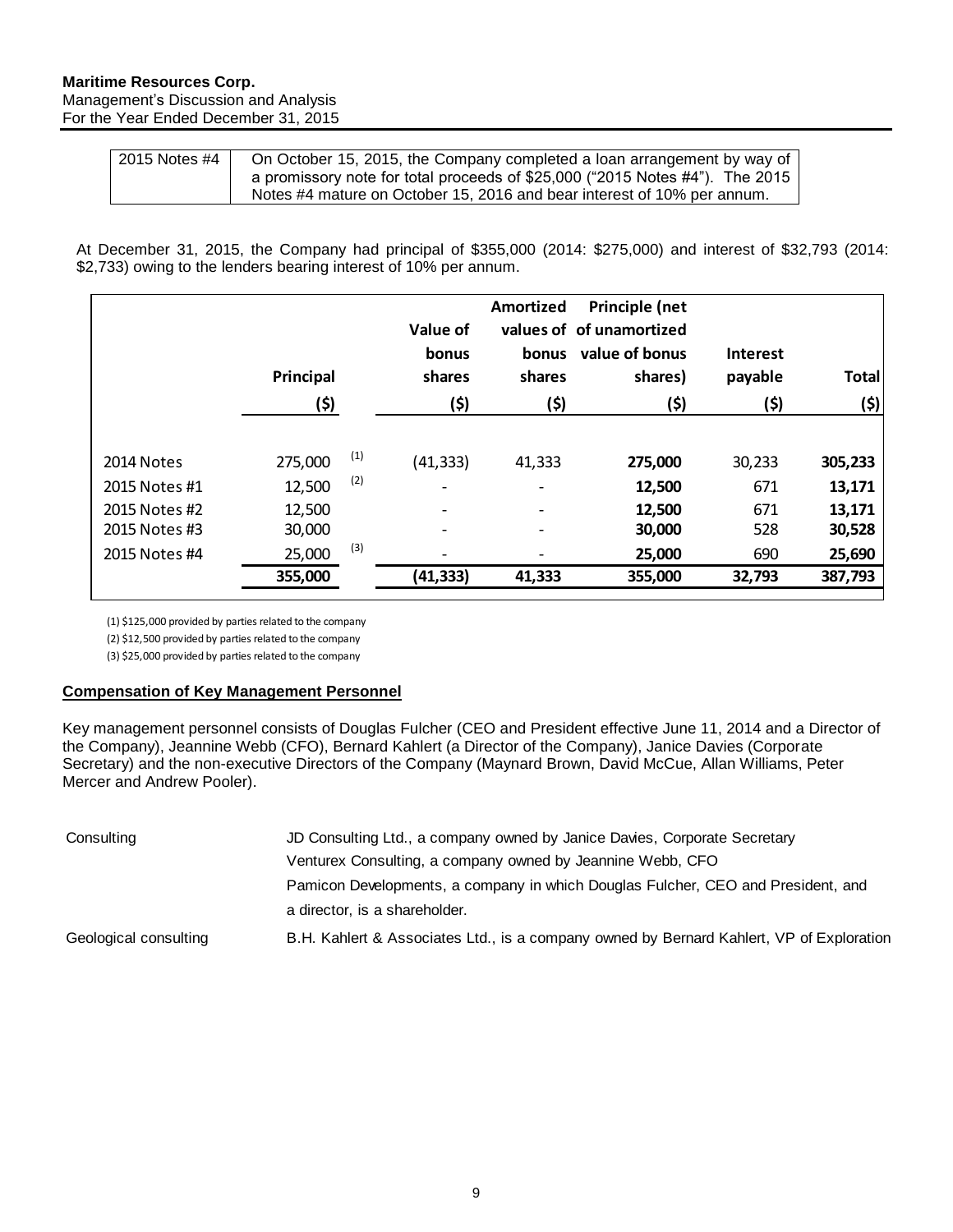The remuneration, including stock-based compensation, of key management personnel during the years ended December 31, 2015 and 2014 were as follows:

|                       | 2015    | 2014                     |
|-----------------------|---------|--------------------------|
| Consulting            | 138,600 | 137,167                  |
| Directors' fees       | 67,500  | $\overline{\phantom{a}}$ |
| Geological consulting | 97,125  | 64,800                   |
| Share-based payments  | 155,090 | 130,893                  |
|                       | 458,315 | 332,860                  |

In respect of services provided and expenses incurred during the year ended December 31, 2015, the Company owed at December 31, 2015, \$63,000 (2014: \$664) to the CEO and a director of the Company, \$52,920 (2014:\$Nil) to an Bernard Kahlert, officer and former director of the Company, \$10,500 (2014: \$Nil) to the CFO of the Company, \$14,701 (2014: \$Nil) to Janice Davies, an officer of the Company. Effective April 1, 2015, the Company has agreed to provide for directors' fees, as to \$1,500 per month for each of the 5 non-executive directors. At December 31, 2015, all of these directors' fees, totalling \$67,500, remain unpaid.

## <span id="page-10-0"></span>**Proposed Transactions**

There are no proposed transactions to be reported.

## <span id="page-10-1"></span>**Off Balance Sheet Arrangements**

The Company has no off balance sheet arrangements.

## <span id="page-10-2"></span>**Subsequent Events**

- In respect of the Offering, the Company closed on February 12, 2016, the first tranche of the Offering on 1,300,000 Equity Units, for gross proceeds of \$195,000, pursuant to which it issued the following:
	- $\bullet$  1.300,000 common shares
	- 650,000 warrants (the "Warrants") allowing for the purchase up to, in the aggregate, 650,000 common shares at \$0.20 per share for 36 months from the date of closing
	- 1,300,000 Royalty Units

In connection with the Offering, finders' fees of \$14,625 were paid and 97,500 Brokers Warrants ("Broker Warrants") were issued, with the Brokers Warrants having the same terms as the Warrants.

 On April 6, 2016 the Company has amended the terms of the Option and Share Purchase Agreement with Commander. Pursuant to the amended Option and Share Purchase Agreement, Maritime will identify third parties to purchase an initial 2,000,000 shares at a price of \$0.14 per share on or before August 31, 2016 (the "Initial Sale"), of which 1,000,000 shares must be purchased before April 30, 2016 (completed). Provided that the Initial Sale is completed by August 31, 2016, Maritime will have the option to identify third party purchasers to purchase an additional 2,000,000 shares every 6 months over the next 18 months at escalating prices of \$0.21, \$0.25, and \$0.30 per share. The final two option prices are further subject to the price being the greater of the option price or 85% of the volume weighted average price of the common shares for the 10 trading days immediately preceding the applicable option exercise date. Any shares not purchased in a particular option exercise period are carried forward one time to the next exercise period at the higher exercise price, provided that a minimum of 500,000 shares have been purchased in the preceding period. The Voting Trust Agreement remains in full force and effect for the duration of the Option and Share Purchase Agreement, as amended. Any shares not purchased pursuant to the terms of the Option and Share Purchase Agreement, as amended, will automatically be released from the provisions of the Voting Trust Agreement.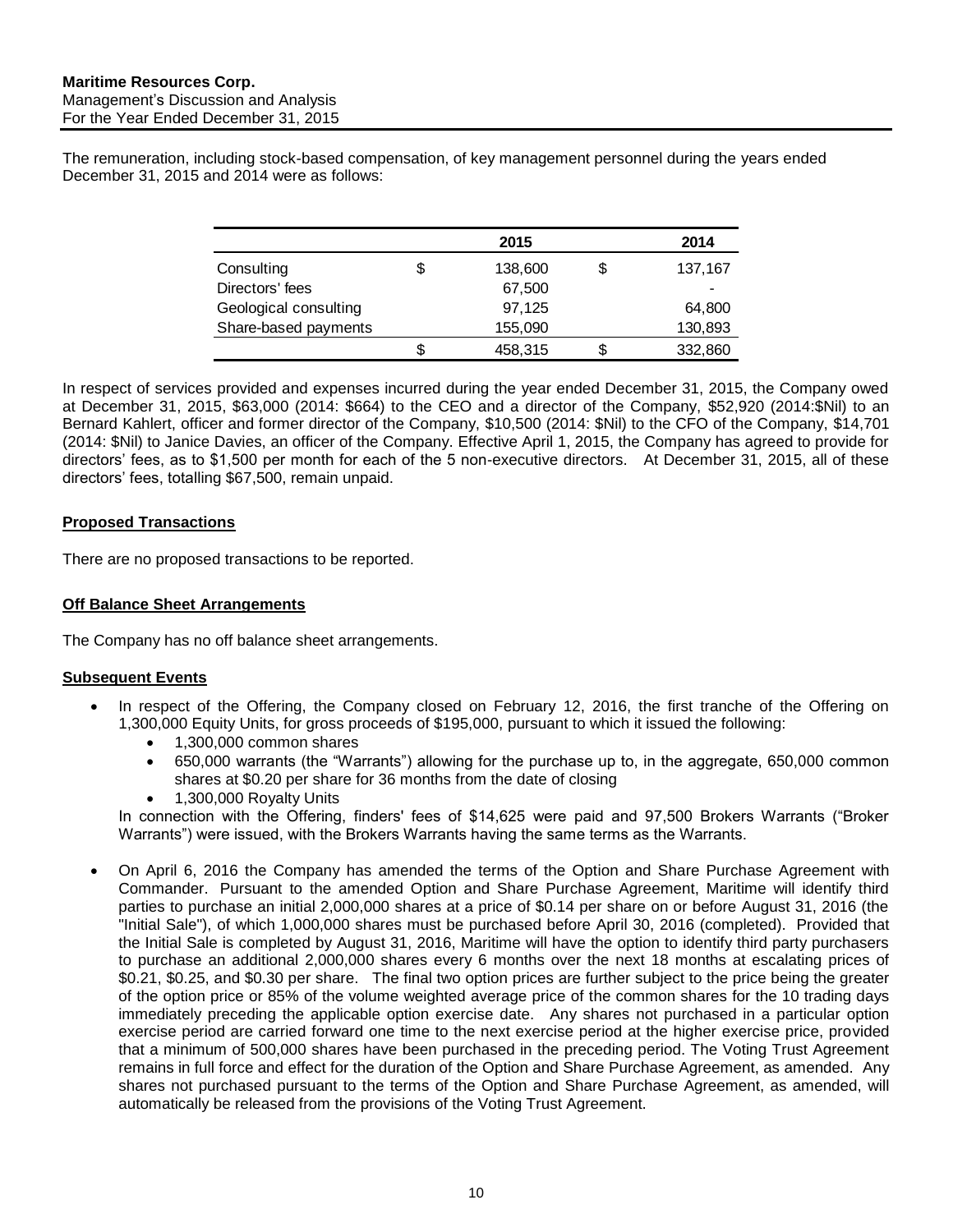#### <span id="page-11-0"></span>**Disclosure Controls and Internal Controls over Financial Reporting**

The Company's CEO and CFO are responsible for establishing and maintaining disclosure controls and procedures and internal controls over financial reporting for the Company.

In accordance with the requirements of National Instrument 52-109, Certification and Disclosure in the Company's annual and interim filings, evaluations of the design and operating effectiveness of disclosure controls and procedures ("DC&P") and the design effectiveness of internal control over financial reporting ("ICFR") were carried out under the supervision of the CEO and CFO as of the end of the period covered by this report.

The CEO and CFO have concluded that the design and operation of disclosure controls and procedures were adequate and effective to provide reasonable assurance that material information relating to the Company would have been known to them and by others within those entities. The CEO and CFO have also concluded that the Company's internal controls over financial reporting are designed effectively to provide reasonable assurance regarding the reliability of financial reporting and the preparation of financial statements for external purposes in accordance with IFRS.

While there were no changes that occurred for the most recent fiscal period that have materially affected the Company's internal control procedures, the CEO and CFO will continue to attempt to identify areas to improve controls and intend to incorporate such improvements.

Maritime Resources Corp.disclosed that:

(1) the Company is not required to certify the design and evaluation of the Company's DC&P and ICFR and has not completed such an evaluation; and

(2) inherent limitations on the ability of the certifying officers to design andimplement on a cost effective basis DC&P and ICFR for the Company mayresult in additional risks to the quality, reliability, transparency andtimeliness of interim and annual filings and other reports provided undersecurities legislation.

#### <span id="page-11-1"></span>**Risks and Uncertainties Related to the Company's Business**

Resource exploration is a speculative business and involves a high degree of risk. There is a significant probability that the expenditures made by the Company in exploring its properties will not result in discoveries of commercial quantities of minerals. A high level of ongoing expenditures is required to locate and estimate ore reserves, which are the basis for further development of a property. Capital expenditures to attain commercial production stage are also very substantial. The following sets out the principal risks faced by the Company.

Exploration.The Company is seeking mineral deposits on exploration projects where there are not yet established commercial quantities. There can be no assurance that economic concentrations of minerals will be determined to exist on the Company's property holdings within existing investors' investment horizons or at all. The failure to establish such economic concentrations could have a material adverse outcome on the Company and its securities. The Company's planned programs and budgets for exploration work are subject to revision at any time to take into account results to date. The revision, reduction or curtailment of exploration programsand budgets could have a material adverse outcome on the Company and its securities.

Market. The Company's securities trade on public markets and the trading value thereof is determined by the evaluations, perceptions and sentiments of both individual investors and the investment community taken as a whole. Such evaluations, perceptions and sentiments are subject to change; both in short term time horizons and longer term time horizons. An adverse change in investor evaluations, perceptions and sentiments could have a material adverse outcome on the Company and its securities.

Commodity price.The Company's exploration projects are primarily related to exploration for gold and other precious metals in Canada. While these minerals have recently been the subject of significant price increases from levels prevalent earlier in the decade, there can be no assurance that such price levels will continue, or that investors' evaluations, perceptions, beliefs and sentiments will continue to favour these target commodities. An adverse change in these commodities' prices, or in investors' beliefs about trends in those prices, could have a material adverse outcome on the Company and its securities.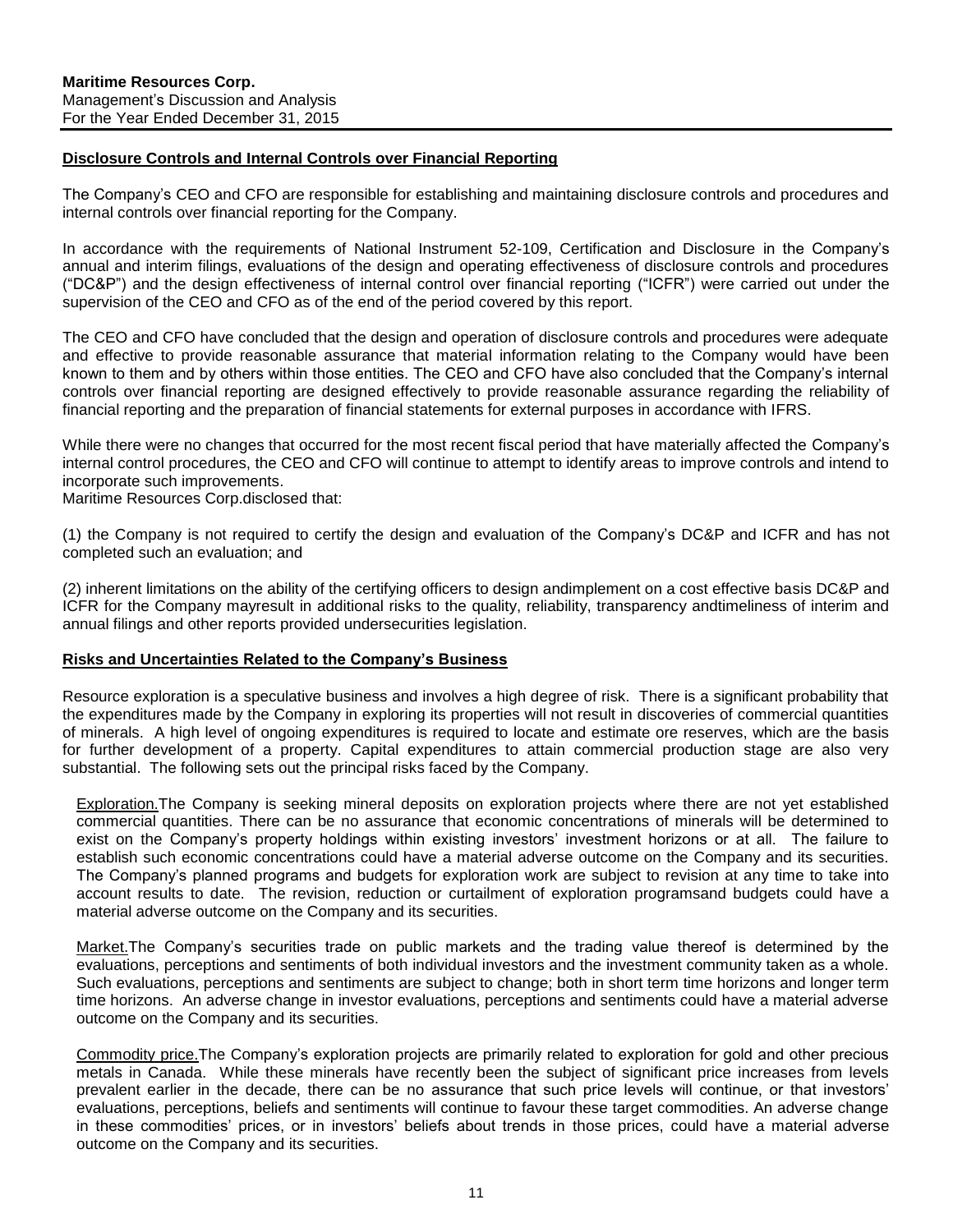Title.Although the Company has exercised the usual due diligence with respect to title to properties in which it has interests, there is no guarantee that title to the properties will not be challenged or impugned. The Company's mineral property interests may be subject to prior unregistered agreements or transfers or land claims, and title may be affected by undetected defects.

Financing.Exploration and development of mineral deposits is an expensive process, and frequently the greater the level of interim stage success the more expensive it can become. The Company has no producing properties and generates no operating revenues; therefore, for the foreseeable future, it will be dependent upon selling equity in the capital markets to provide financing for its continuing substantial exploration budgets. While the Company has been successful in obtaining financing from the capital markets for its projects in recent years, there can be no assurance that the capital markets will remain favourable in the future, and/or that the Company will be able to raise the financing needed to continue its exploration programs on favourable terms, or at all. Restrictions on the Company's ability to finance could have a material adverse outcome on the Company and its securities.

Share Price Volatility and Price Fluctuations.In recent years, the securities markets in Canada have experienced a high level of price and volume volatility, and the market prices of securities of many companies, particularly junior mineral exploration companies like the Company, have experienced wide fluctuations which have not necessarily been related to the operating performance, underlying asset values or prospects of such companies. There can be no assurance that these price fluctuations and volatility will not continue to occur.

Key personnel.The Company's exploration efforts are dependent to a large degree on the skills and experience of certain of its key personnel. The Company does not maintain "key man" insurance policies on these individuals. Should the availability of these persons' skills and experience be in any way reduced or curtailed, this could have a material adverse outcome on the Company and its securities.

Competition.Significant and increasing competition exists for the limited number of mineral property acquisition opportunities available. As a result of this competition, some of which is with large established mining companies with substantial capabilities and greater financial and technical resources than the Company, the Company may be unable to acquire additional attractive mineral properties on terms it considers acceptable.

Realization of assets.Exploration and evaluation assets comprise a substantial portion of the Company's assets. Realization of the Company's investment in these assets is dependent upon the establishment of legal ownership, the attainment of successful production from the properties or from the proceeds of their disposal. Resource exploration and development is highly speculative and involves inherent risks. While the rewards if an ore body is discovered can be substantial, few properties that are explored are ultimately developed into producing mines. There can be no assurance that current exploration programs will result in the discovery of economically viable quantities of ore. The amounts shown for acquisition costs and deferred exploration expenditures represent costs incurred to date and do not necessarily reflect present or future values.

Environmental and Other Regulatory Requirements.The current or future operations of the Company, including development activities and commencement of production on its properties, require permits from various governmental authorities and such operations are and will be subject to laws and regulations governing prospecting, development, mining, production, exports, taxes, labour standards, occupational health, waste disposal, toxic substances, land use, environmental protection, safety and other matters. Companies engaged in the development and operation of mines and related facilities may experience increased costs, and delays in production and other schedules as a result of the need to comply with applicable laws, regulations and permits. There can be no assurance that approvals and permits required to commence production on its properties will be obtained on a timely basis, or at all. Additional permits and studies, which may include environmental impact studies conducted before permits can be obtained, may be necessary prior to operation of the properties in which the Company has interests and there can be no assurance that the Company will be able to obtain or maintain all necessary permits that may be required to commence construction, development or operation of mining facilities at these properties on terms which enable operations to be conducted at economically justifiable costs. Failure to comply with applicable laws, regulations, and permitting requirements may result in enforcement actions thereunder, including orders issued by regulatory or judicial authorities causing operations to cease or be curtailed, and may include corrective measures requiring capital expenditures, installation of additional equipment, or remedial actions. Parties engaged in mining operations or extraction operations may be required to compensate those suffering loss or damage by reason of such activities and may have civil or criminal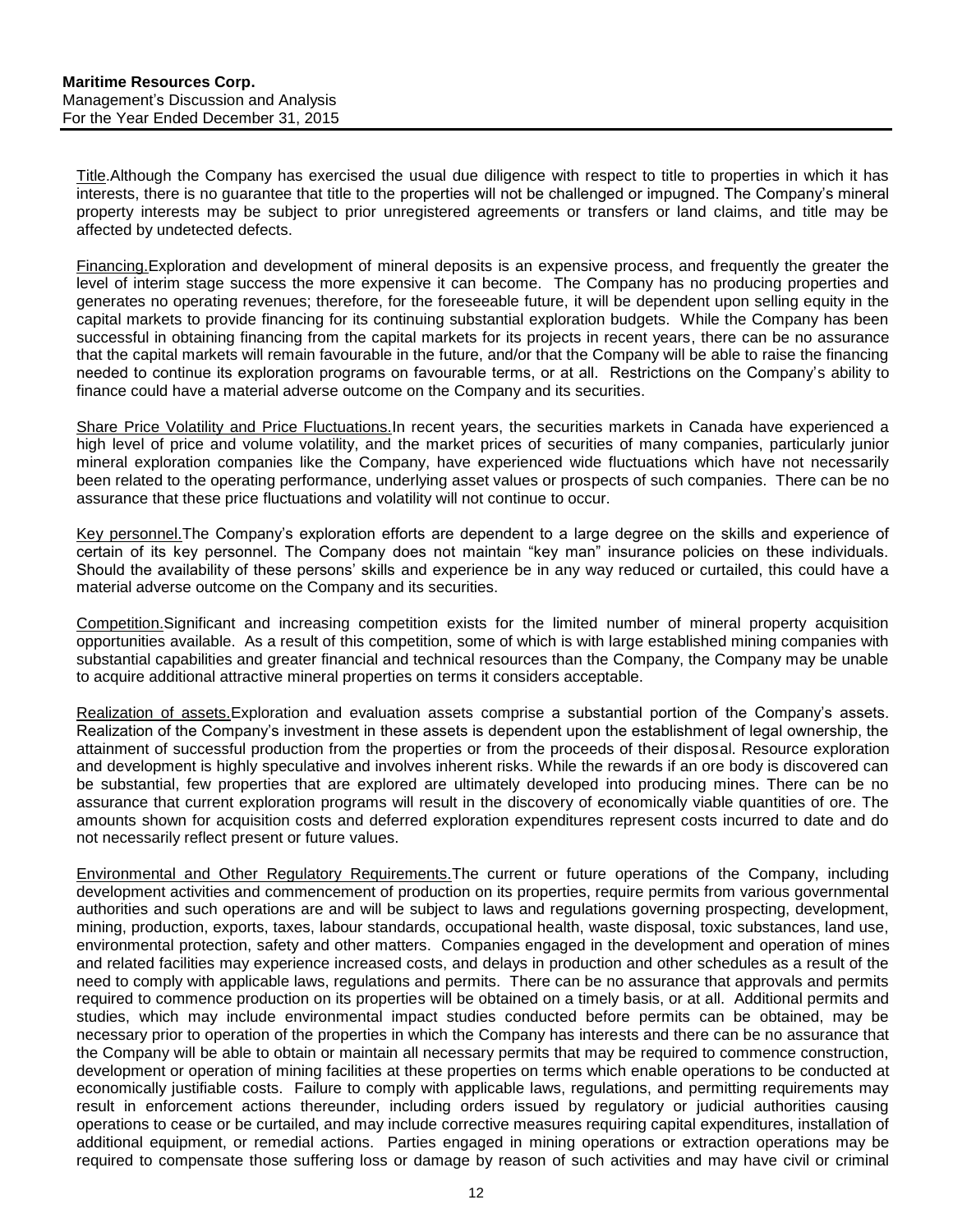fines or penalties imposed for violations of applicable laws or regulations.

Amendments to current laws, regulations and permits governing operations and activities of mining companies, or more stringent implementation thereof, could have a material adverse impact on the Company and cause increases in capital expenditures or production costs or reduction in levels of production at producing properties or abandonment or delays in development of new mineral exploration properties. To the best of the Company's knowledge, it is currently operating in compliance with all applicable environmental regulations, and the Company has received no notification from any government agencies in this regard.

History of Net Losses; Accumulated Deficit; Lack of Revenue from Operations. The Company has incurred net losses to date. The Company has not yet had any revenue from the exploration activities on its properties. Even if the Company commences development of certain of its properties, the Company may continue to incur losses. There is no certainty that the Company will produce revenue, operate profitably or provide a return on investment in the future.

Uninsurable. The Company and its subsidiaries may become subject to liability for pollution, fire, explosion and other risks against which it cannot insure or against which it may elect not to insure. Such events could result in substantial damage to property and personal injury. The payment of any such liabilities may have a material, adverse effect on the Company's financial position.

Legal proceedings. As at the date of the Report, there were no legal proceedings against or by the Company.

Critical Accounting Estimates.In the preparation of financial information, management makes judgments, estimates and assumptions that affect, amongst other things, the carrying value of its mineral property assets. All deferred mineral property expenditures are reviewed, on a property-by-property basis, to consider whether there are any conditions that may indicate impairment. When the carrying value of a property exceeds its net recoverable amount that may be estimated by quantifiable evidence of an economic geological resource or reserve, joint venture expenditure commitments or the Company's assessment of its ability to sell the property for an amount exceeding the deferred costs, a provision is made for the impairment in value. Management's estimates of exploration, operating, capital and reclamation costs, if any, are subject to certain risks and uncertainties which may affect the recoverability of mineral property costs. Although management has usedits best judgment to estimate of these factors, it is possible that changes could occur in the near term that could adversely affect management's estimate of the net cash flow to be generated from its properties.The Company also uses the Black-Scholes Option Pricing Model in relation to share based payments. Option pricing models require the input of highly subjective assumptions including the expected price volatility. Changes in the subjective input assumptions can materially affect the fair value estimate, and therefore the existing models do not necessarily provide a reliable single measure of the fair value of the Company's stock options granted/vested during the period.

## <span id="page-13-0"></span>**Other MD&A Disclosure Requirements**

#### **New Accounting Policies - Standards, Amendments and Interpretations Affecting the 2015and Future Year-Ends**

Adoption of new IFRS pronouncements:

The adoption of the following new IFRS pronouncements did not have an effect on the Company's financial statements:

- IAS 32, "Financial Instruments: Presentation" was adopted by the Company on January 1, 2014. IAS 32 applies to the offsetting of financial assets and financial liabilities.
- IFRS 10, "Exception from Consolidation for "Investment Entities"" in conjunction with IFRS 12 and IAS 27, was adopted by the Company on January 1, 2014. IFRS 10 amends the definition of "Investment Entity" and introduces and an exception from consolidation for investment entities. IFRS 12 and IAS 27 are amended to introduce disclosures required by an investment entity.

New accounting standards not yet adopted:

• IAS 36, "Impairment of Assets" is effective for annual periods beginning on or after July 1, 2014.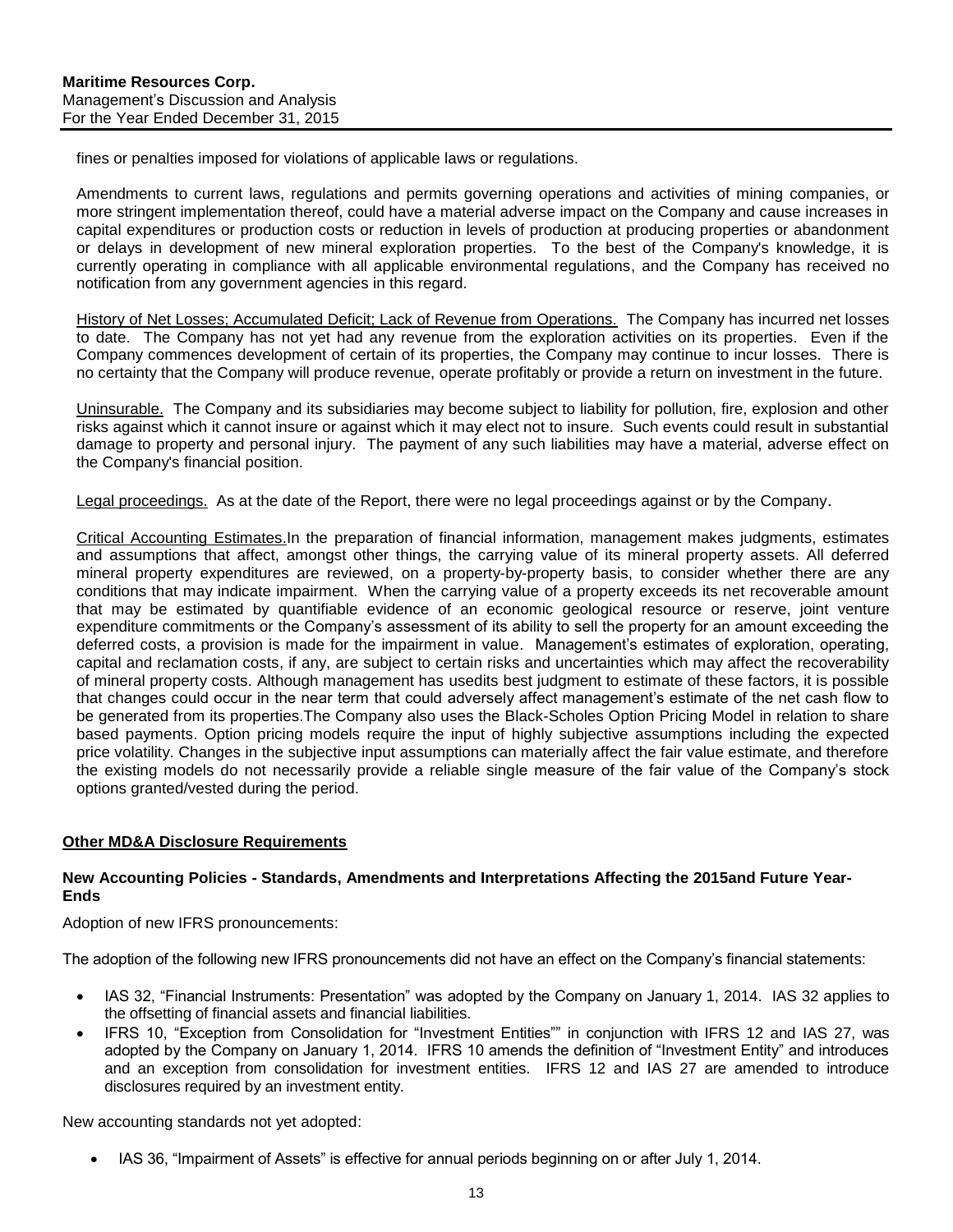- IFRS 7, "Financial Instruments: Disclosures" (amendments) is effective for annual periods beginning on or after January 1, 2015.
- IFRS 14, "Regulatory Deferral Accounts" is effective for annual periods beginning on or after January 1, 2016.
- IFRS 15, "Revenue from Contracts with Customers" is effective for annual periods beginning on or after January 1, 2017.
- IFRS 9, "Financial Instruments: Classification and Measurement" is effective for annual periods beginning on or after January 1, 2018.

The Company is currently evaluating the impact of these new and amended standards on its financial statements. The impact is not expected to have a material impact on the statements of financial position or results of operations.

#### **Financial Instruments & Other Instruments**

The Company has classified its cash as fair value through profit or loss (using level 1 of the fair value hierarchy) ; receivables (excluding tax arrangements) as loans and receivables; and accounts payable and accrued liabilitiesand loans as other financial liabilities.

(a) Fair value

The carrying values of cash, receivables, and accounts payable and accrued liabilities approximate their fair values due to the short-term maturity of these financial instruments.

(b) Credit risk

Credit risk is the risk that a counter party to a financial instrument will fail to discharge its contractual obligations. The Company is exposed to credit risk with respect to its cash, restricted cashand receivables, other than Goods and Services Tax ("GST") and government fundingwhich may be receivable. The maximum exposure to loss arising from accounts receivable is equal to their carrying amounts.

The Company manages credit risk with respect to its cash by maintaining demand deposits with a major Canadian financial institution; however, this exposes the Company's cash to concentration of credit risk as all amounts are held at a single institution.

There were no changes in the Company's approach to risk during the year ended December 31, 2015.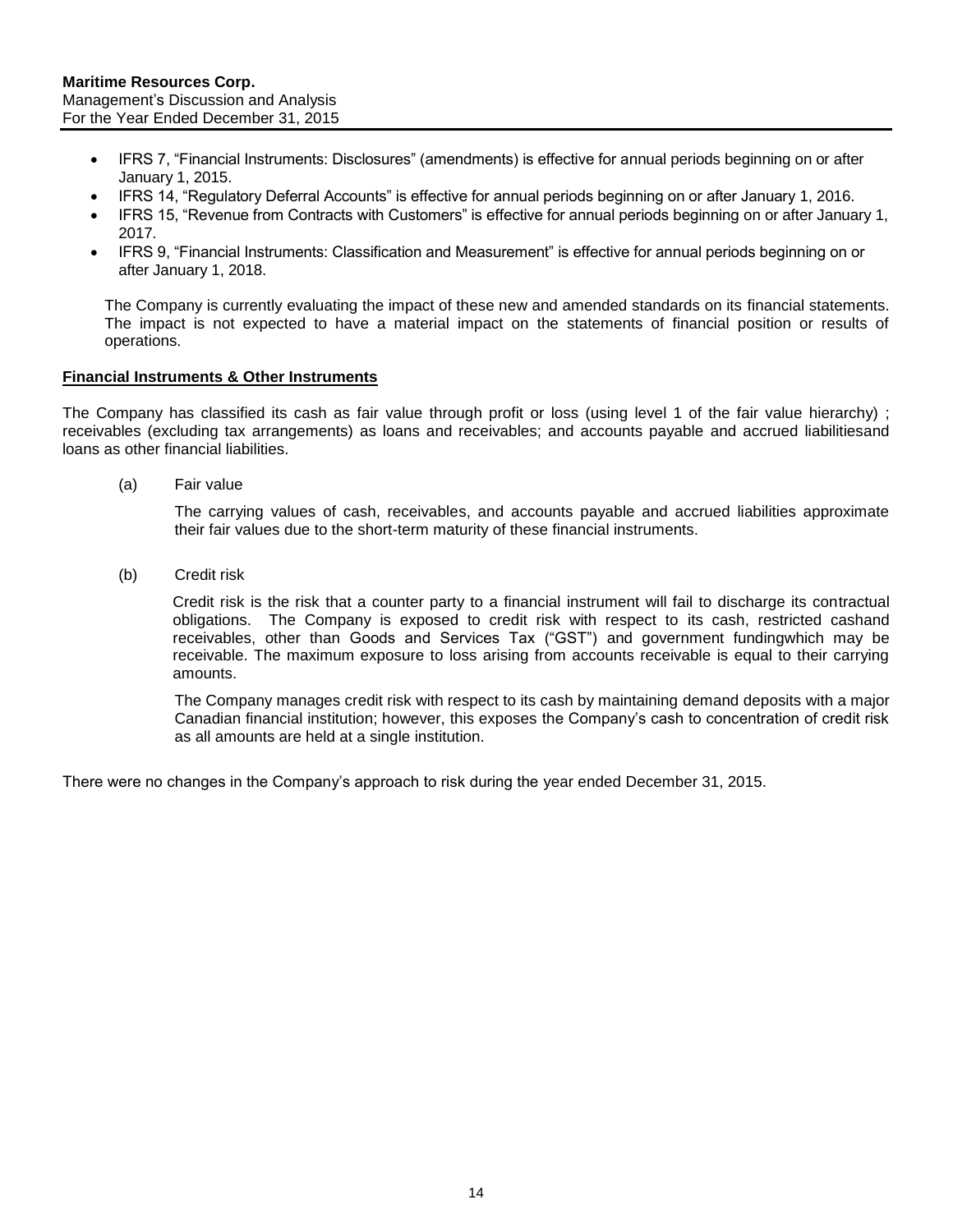## **Outstanding Share Data**

As at the Report Date, the Company had:

- 37,167,795 common shares issued and outstanding.
- incentive stock options allowing for the purchase of shares in the capital of the Company, as to:

|             | <b>Number of Options</b> | <b>Exercise</b> | <b>Expiry Date</b> |
|-------------|--------------------------|-----------------|--------------------|
|             | 250,000                  | \$0.200         | 14-Dec-16          |
|             | 200,000                  | \$0.175         | 26-Apr-17          |
|             | 500,000                  | \$0.200         | 21-Jan-18          |
|             | 420,000                  | \$0.280         | 29-May-19          |
|             | 200,000                  | \$0.150         | 15-Oct-19          |
|             | 150,000                  | \$0.160         | 04-Mar-20          |
|             | 1,785,000                | \$0.150         | 13-Nov-20          |
| Outstanding | 3,505,000                |                 |                    |

747,500 warrants allowing for the purchase up to, in the aggregate, 747,500 common shares at \$0.20 per share until February 12, 2019